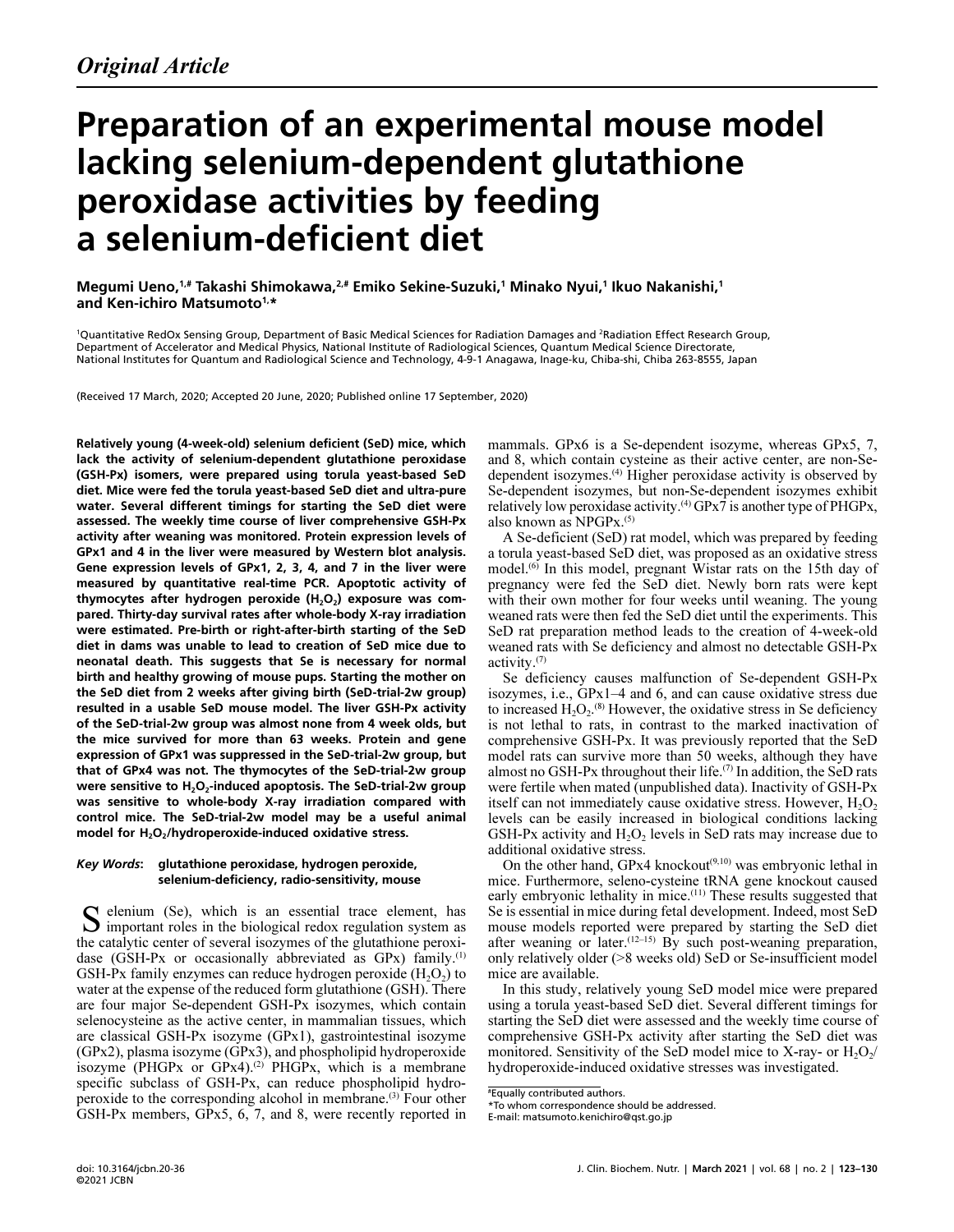

Fig. 1. Schematic drawing of the feeding period with the SeD diet and the timing for tissue sampling. Horizontal black arrows indicate the feeding periods with the MB-1 diet. Horizontal dark gray arrows indicate implemented feeding periods with the SeD diet. Horizontal light gray arrows indicate default feeding periods with the SeD diet, which was stopped due to death of the pups. Upward arrows indicate the timing of tissue sampling for the measurement of comprehensive GSH-Px activity. Ultra-pure water (Milli-Q water) was given as drinking water except to the SeC1 and 2 groups, which received Se-containing drinking water (0.64 or 0.32 mg/L of Se, respectively). Five male and female SeD-trial-2w mice were each continued to be fed for lifetime observation.

## Materials and Methods

Chemicals. Seleno-L-mechionin and sodium selenite was purchased from FUJIFILM Wako Pure Chemical Corporation (Osaka, Japan).

Preparation of animal models. The feeding schemes described below are summarized in Fig. 1. SeD-trial-P: C3H/ HeSlc mice on the 15th day of pregnancy were purchased from Japan SLC, Inc. (Hamamatsu, Japan) and then fed a torula yeastbased SeD diet (F2SeDD, Oriental Yeast Co., Ltd., Tokyo, Japan) and ultra-pure water (Milli-Q water). Newborn mice were caged with their mothers.

SeD-trial-B: C3H/HeSlc mice on the 15th day of pregnancy were purchased, and then fed a normal diet (MB-1, Funabashi Farm Co., Funabashi, Japan) and ultra-pure water. The mother mice were fed the SeD diet from 1 day after giving birth. Newborn mice were caged with their mothers.

SeD-trial-2w: C3H/HeSlc mice on the 15th day of pregnancy were purchased, and then fed a normal diet (MB-1) and ultra-pure water. The mother mice were fed the SeD diet from 2 weeks after giving birth. Newborn mice were caged with their mothers until weaning at 4 weeks old. After weaning, the young mice were fed the SeD diet and ultra-pure water until the experiments.

SeD-trial-4w: Female and male just-weaned (4 weeks old) C3H/HeSlc mice were purchased, and then fed the SeD diet and ultra-pure water until the experiments.

SeD-trial-8w: Female and male 8-week-old C3H/HeSlc mice were purchased, and then fed the SeD diet and ultra-pure water until the experiments.

Se-control (SeC): C3H/HeSlc mice on the 15th day of pregnancy were purchased, and housed under identical conditions to the SeD-trial-2w group, except that Se-containing drinking water was supplied. For the SeC1 group, 1.22 mg of seleno-L-mechionin and 0.26 mg of sodium selenite, at a molar ratio of 8:2, was added to 1 L of drinking water (0.64 mg/L of Se). For the SeC2 group, half the amount of Se of the SeC1 group, i.e., 2-times diluted Se-containing drinking water (0.32 mg/L of Se) was supplied.

Normal-control (NrmC): C3H/HeSlc mice 1 week younger than the corresponding age were purchased, and used for experiments after 1-week habituation. NrmC mice were fed a normal diet (MB-1) and Milli-Q water until the experiments.

SeD rats were prepared as reported previously $(4)$  to assess reproducibility. Wistar rats on the 15th day of pregnancy were purchased from Japan SLC, Inc., and then fed the SeD diet and ultra-pure water. Newborn rats were caged with their mothers until weaning at 4 weeks old. After weaning, the young rats were fed the SeD diet and ultra-pure water until experiments.

The animal experiments were carried out in compliance with the Guidelines for Animal Care and Use of the National Institute of Radiological Sciences (NIRS), and approved by The Institutional Animal Care and Use Committee of NIRS.

Sample preparation for measurement of comprehensive GSH-Px activity, protein expression, and gene expression of **GSH-Px isozymes.** The experimental animals were anesthetized by breathing 2% isoflurane in air (700–1,000 L/min). Blood was drawn from the right atrial appendage and the entire body was perfused with ice-cooled saline (0.9% NaCl). The liver was removed. After the perfused solution was removed by filter paper,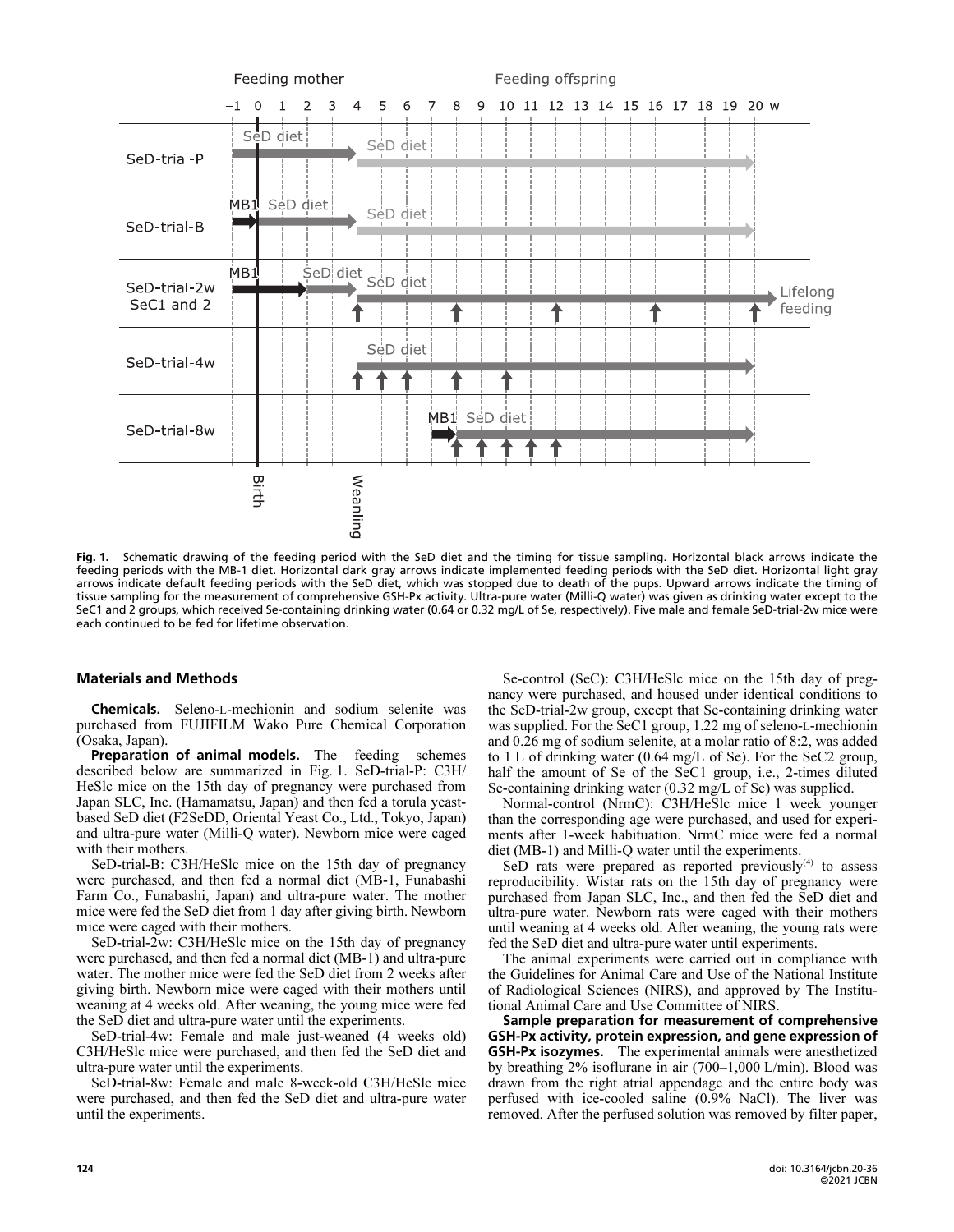the liver was weighed. The liver sample was frozen in liquid nitrogen and stored at –80°C until measurement of comprehensive GSH-Px activity, protein expression, and gene expression of a particular GSH-Px isozyme.

Measurement of comprehensive GSH-Px activity. The tissues/organs were homogenized with a 4-fold volume of physiological saline  $(0.9\%$  NaCl) ( $\times$ 5 homogenate). The tissue homogenate was again diluted in saline (1.15% KCl) to 1/125–1/1,250. Comprehensive GSH-Px activity in the tissue homogenate was measured based on the method described by Paglia and Valentine(16) with some modifications. Two-hundred microliters of PBS (pH 7.4), 50  $\mu$ l of 20 mM NaN<sub>3</sub>, 50  $\mu$ l of 40 mM glutathione, 50  $\mu$ l of 20 U/ml glutathione reductase, and 50  $\mu$ l of 4 mM NADPH were added in a microtube. An aliquot  $(500 \mu l)$  of the diluted liver homogenate was added into the reaction mixture. The reaction was started by adding 100  $\mu$ l of 1.0 mM H<sub>2</sub>O<sub>2</sub>. The time course of the absorption at 340 nm (NADPH) of the reaction mixture was measured. The GSH-Px activity was calculated from the slope of the plot of absorption over time. Consumption of 1 mmol of NADPH per minute was converted as 1 U of GSH-Px activity. The GSH-Px activity was standardized by the protein concentration and expressed as U/mg protein. The protein concentration of the liver homogenate was measured using the method described by Lowry et al.<sup> $(17)$ </sup> with some modifications.

Protein expression levels of GSH-Px isozymes. Protein expression levels of GSH-Px subclass isozymes (GPx1 and 4) were measured by Western blot analysis. Mouse livers were lysed in RIPA buffer containing  $1 \times$  protease inhibitor cocktail (Nakalai Tesque, Kyoto, Japan). Protein concentrations were quantified by the Protein Assay Kit (Bio-Rad, CA) and equalized. Lysates were mixed with  $4\times$  sample buffer (200 mM Tris-HCl, pH 7.5; 50%) glycerin; 4% SDS; 0.04% bromophenol blue, and 50 mM DTT). Samples were incubated at 95°C for 5 min and then cooled. Proteins were size-fractionated by SDS-PAGE using Mini-Protean TGX gel Any KD (Bio-Rad). Proteins were transferred onto a nitrocellulose membrane (GE Healthcare, UK) by semi-dry blotting (ATTO). Immunodetection of proteins was achieved by specific primary antibodies: Gpx1 (AF2798, 1 µg/ml, R&D), Gpx4  $(MAB5457, 0.5 \mu g/ml, R&D)$ , and Actb  $(C4, 1:200 \text{ dilution})$ Santa Cruz), and secondary HRP-conjugated anti-goat IgG antibody (1:5,000 dilution, proteintech) or anti-mouse IgG antibody (1:5,000 dilution, Promega). Clarity Western ECL Blotting Substrates (Bio-Rad) were used for quantification.

Gene expression levels of GSH-Px isozymes. Gene expression levels of GSH-Px subclass isozymes (GPx1, 2, 3, 4, and 7) were measured for female NrmC and SeD-trial-2w groups. Total RNA was isolated from the livers using Direct-zol RT (Zymo Research, CA). Isolated total RNA was reverse-transcribed using the PrimeScript RT-PCR Kit with random N6 primers (Takara Bio, Shiga, Japan). Quantitative Real-time PCR (RT-PCR) was performed using the Thunderbird SYBR qPCR mix (Toyobo Co, Osaka, Japan) and the CFX Maestro (Bio-Rad). The housekeeping gene Hprt1 was selected as an internal standard. Gene-specific primers used for quantitative RT-PCR are listed in Table 1.

Sensitivity of the thymus cells to X-ray irradiation or  ${\sf H_2O_2}$ exposure. A male or female mouse from the NrmC or SeDtrial-2w model group was anesthetized by breathing 2% isoflurane in air. The mouse was euthanized by bleeding from the underarm. The thymus was removed and squeezed using tweezers to obtain thymocytes. The thymocytes were placed in cell culture medium (RPMI-1640 Medium, Sigma) supplemented with 10% fetal bovine serum (FBS) and grained into disaggregated cells. The thymocytes were irradiated by 2 Gy of X-rays at a dose rate of 1.0 Gy/min, or were treated with 50, 100, or 500  $\mu$ M H<sub>2</sub>O<sub>2</sub> for 5 min. The  $H_2O_2$ -treated cells were washed once with Dulbecco's phosphate-buffered saline (PBS, Sigma), but X-ray-treated cells were not. Cells were next incubated in the same culture medium as above for 4 h at 37 $\rm{°C}$  in 5%  $\rm{CO}_2$  atmosphere. After incubation,

Table 1. Gene-specific primers used for quantitative RT-PCR

| Gene    | Primer sequence                  |
|---------|----------------------------------|
| Gpx1-F  | 5'-GGGACCTCGTGGACTGGTGGTGCT      |
| Gpx1-R  | 5'-CCCGCCACCAGGTCGGACGTACT       |
| Gpx2-F  | 5'-CGCCTGGTAGTTCTCGGCTTCCCTT     |
| Gpx2-R  | 5'-GGGCTGGTACCCACCCCCAGGT        |
| Gpx3-F  | 5'-GACCAGGTGGGGGCTTTGTGCCTAAT    |
| Gpx3-R  | 5'-AGAGGCGGCCAGGTGAGCCCAG        |
| Gpx4-F  | 5'-GTCCAGCCCAAGGGCAGGGCAT        |
| Gpx4-R  | 5'-GCGCTTCACCACGCAGCCGTTCT       |
| Gpx7-F  | 5'-TTGCCCGCCGCACCTACAGTGTCT      |
| Gpx7-R  | 5'-GGGGTCCCATGCTCCCACCACCTTT     |
| Hprt1-F | 5'-CAACGGGGGACATAAAAGTTATTGGTGGA |
| Hprt1-R | 5'-TGCAACCTTAACCATTTTGGGGCTGT    |

the size and number of thymocytes were measured by a flow cytometer (FACSCalibur; Becton, Dickinson and Company, Franklin Lakes, NJ). The ratio of shrunken thymocytes was estimated as the ratio of apoptotic thymocytes.

Thirty-day survival rate after X-ray irradiation. Conscious mice were placed in a special acryl box for whole-body irradiation and irradiated with 5.6 Gy of X-rays. Male and female NrmC and SeD-trial-2w model mice were irradiated. Each group consisted of 10 mice. X-ray irradiation was performed with PANTAK 320S (Shimadzu, Kyoto, Japan). The effective energy was 80 keV under the following conditions: X-ray tube voltage was 200 kV, X-ray tube current was 20 mA, and the thickness and materials of the pre-filter were 0.5-mm copper and 0.5-mm aluminum. The dose rate of X-ray irradiation was 0.54 Gy/min when the distance between the X-ray tube and the sample was 50 cm. Survival curves after X-ray irradiation of mouse groups were observed.

Statistical Test. Significant differences were estimated by alternative Student's or Welch's t tests. The test suitable for the data was automatically selected according to variance. Significance was considered at  $p<0.05$ .

## Results and Discussion

The number of confirmed live births was  $5.0 \pm 0.8$  ( $n = 4$ ) and  $4.2 \pm 1.1$  ( $n = 5$ ) for SeD-trial-P and -B mothers, respectively. The neonatal mice in both SeD-trial-P and -B groups were visually smaller than normal pups and lacked active wiggling. The mammary pads of mothers in both the SeD-trial-P and -B groups were smaller than those in the control group during the lactation period. The newborn pups survived less than 21 days in the SeDtrial-P group and 13 days in the SeD-trial-B group. However, SeD rats were prepared according to the method reported previously,<sup>(6)</sup> i.e., starting the SeD diet from the 15th day of pregnancy. The rat pups survived until they were used for measuring liver GSH-Px activity at 8 weeks old even though they had no GSH-Px activity (data not shown). In addition, the SeD rats had a normal life span, which was more than 50 weeks.<sup>(7)</sup> This suggests that Se is essential for mice to give birth and grow healthily. The reason may be similar to that for the embryonic lethality of PHGPx knockout<sup>(9,10)</sup> and seleno-cysteine tRNA gene knockout.(11)

For the first trial to prepare a SeD mouse model, the C3H/HeSlc mouse strain was selected. This mouse strain was used in our previous animal experiments to estimate the biological effects of artificial oxidative stresses such as hyperthermia, X-rays, and/or heavy-ion (carbon-ion) beam irradiation.<sup>(18-24)</sup> High linear energy transfer (LET) beams, such as heavy-ion beams, yield more  $H_2O_2$ than low LET photon radiation such as X-rays and/or gammarays.<sup>(25)</sup> High LET beams can create  $H_2O_2$  independently of oxygen, but low LET radiation creates  $H<sub>2</sub>O<sub>2</sub>$  mainly in an oxygendependent manner.<sup>(26)</sup> Therefore, high LET beams can yield  $H_2O_2$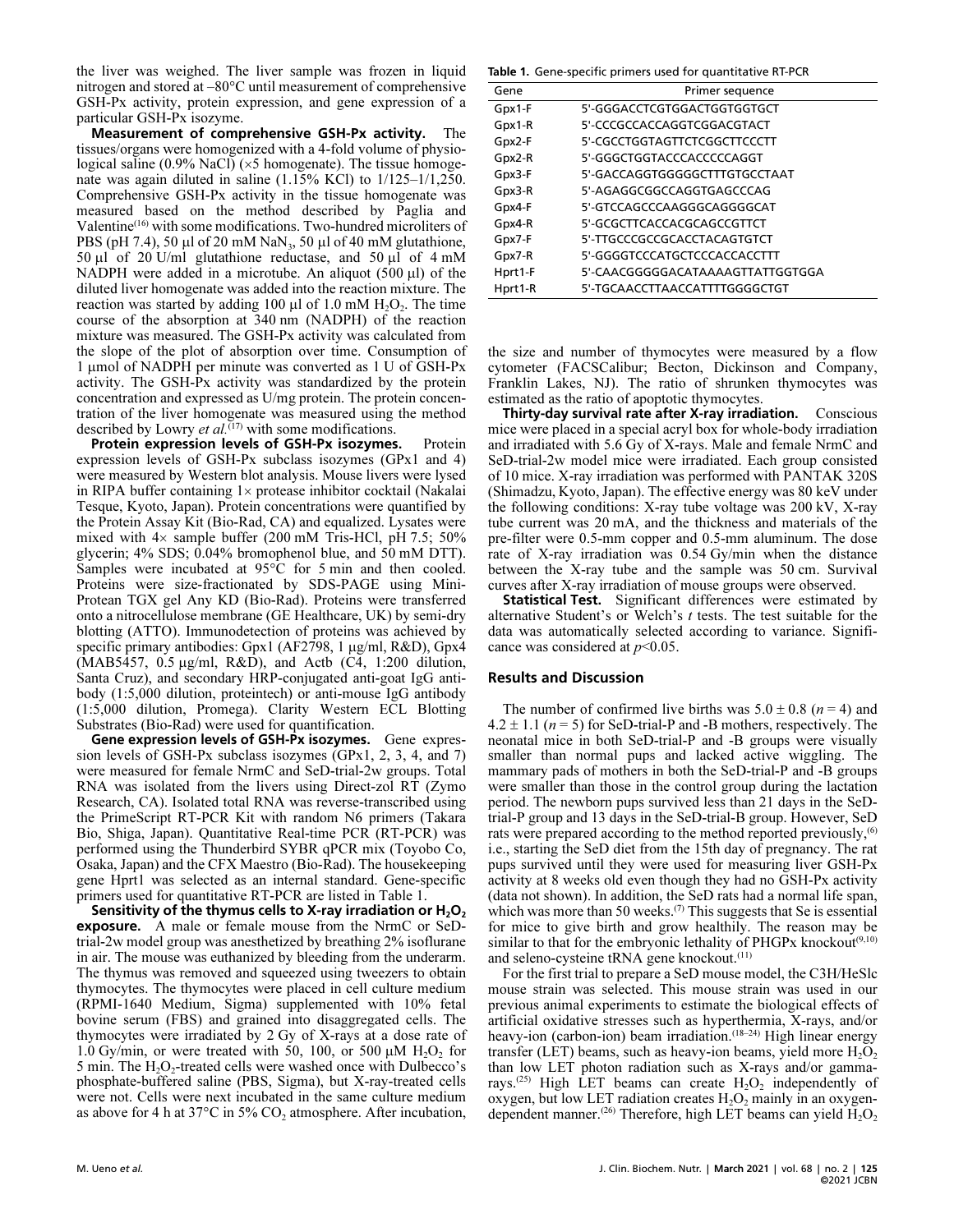

Fig. 2. Time courses of body and liver weights of the NrmC and SeD model mice. Body and liver weights of the (A) female and (B) male mice used for assessing GSH-Px activity were measured just before the experiments. The mice were fasted one night before the experiment. Diamonds, circles, triangles, and squares indicate values of NrmC, SeD-trial-2w, SeD-trial-4w, and SeD-trial-8w groups, respectively. The marks and error bars indicate the average value  $\pm$  SD of 3 mice.

even under low-oxygen conditions such as in vivo. The Sedeficient mouse model may be suitable for estimating the effects of radiation-induced  $H_2O_2$  and/or lipid peroxidation.

The time course of body and liver weights of SeD mice models is shown in Fig. 2. The values in the SeD-trial-4w group at 4 weeks old and the SeD-trial-8w group at 8 weeks old were similar to control values. There was no significant difference in liver weight among groups at 8 weeks old. Percentage ratios of the liver weight to the body weight at 8 weeks old were  $7.45 \pm 1.47$ ,  $5.18 \pm 0.45$ , and  $5.41 \pm 0.36\%$  for female SeD-trial-2w, SeD-trial-4w, and SeD-trial-8w groups, respectively. The livers of female SeD-trial-2w mice were swollen, although not significantly. Liver swelling in the SeD model rats has been reported.<sup>(27,28)</sup>

To confirm Se deficiency, GSH-Px activity in the liver was measured. GSH-Px activity in the liver at several ages is shown in Fig. 3. The SeD-trial-8w group (squares) exhibited a rapid decrease in GSH-Px activity during the 4-week period of the experiment; however, they still had a relatively high GSH-Px activity level at 12 weeks old. The SeD-trial-4w group (triangle) also exhibited a rapid decrease in GSH-Px activity during the 4 week period of the experiment; however, they still had slight GSH-Px activity at 8 weeks old. The SeD-trial-4w group had no GSH-Px activity at 10 weeks old. The SeD-trial-2w group (circles) had almost no GSH-Px activity from 4 weeks old and throughout their life. Starting the SeD diet in older mice makes it take longer for the GSH-Px activity to become undetectable. However, the SeD-trial-2w preparation method proposed in this study yielded young (from 4 weeks old) SeD model mice. The SeD-trial-2w mice survived for more than 63 weeks with life-long feeding of the SeD diet and Milli-Q water.

A comparison of GSH-Px activity in the livers of NrmC, SeDtrial-2w, SeC1, and SeC2 groups at 8 weeks old is shown in Fig. 4. The SeD-trial-2w group had no GSH-Px activity, as shown in Fig. 3. The tissue GSH-Px activity of female and male SeC1 mice, which were fed the SeD diet and 0.64 mg/L of Se in drinking water, recovered to 66% and 80% of that in female and male NrmC mice, respectively. The female and male SeC2 mice, which were fed the SeD diet and 0.32 mg/L of Se in drinking water, exhibited 62% and 52% of the GSH-Px activity observed in female and male NrmC mice, respectively.

The tissue Se content in the mouse models used in this study was not measured. Tissue GSH-Px activity was reported to be a was not measured. This content of the content  $(29)$  Matsumoto, *et al.*<sup>(7,30,31)</sup> and  $(7,30,31)$ previously confirmed that feeding of a Se-deficient diet may lead to limited or no Se in most tissues, and that it disturbs GSH-Px activity in a rat model. Relatively low Se content can maintain nearly normal GSH-Px activity,<sup> $(30)$ </sup> whereas low GSH-Px activity is not observed when Se content is maintained. The purpose of this study was to create an animal model lacking GSH-Px activity, and the observed near lack of GSH-Px activity confirmed Sedeficiency.

A comparison of protein expression levels of GPx1 and GPx4 in the liver is shown in Fig. 5. The protein expression level of GPx1 was suppressed in both male and female SeD-trial-2w groups. However, protein expression levels of GPx4 were not affected by Se deficiency. Next, the gene expression of subclasses of GSH-Px was analyzed.

A comparison of gene expression levels of GSH-Px subclasses in the liver is shown in Fig. 6. Female NrmC and SeD-trial-2w groups were compared. GSH-Px gene expression was observed in both NrmC and SeD-trial-2w groups, whereas GSH-Px activity was almost absent in SeD model mice. The expression levels of mRNA were in order of GPx1 > GPx4 > GPx7 > GPx3. GPx2 was not measured in NrmC and SeD-trial-2w groups. Therefore, the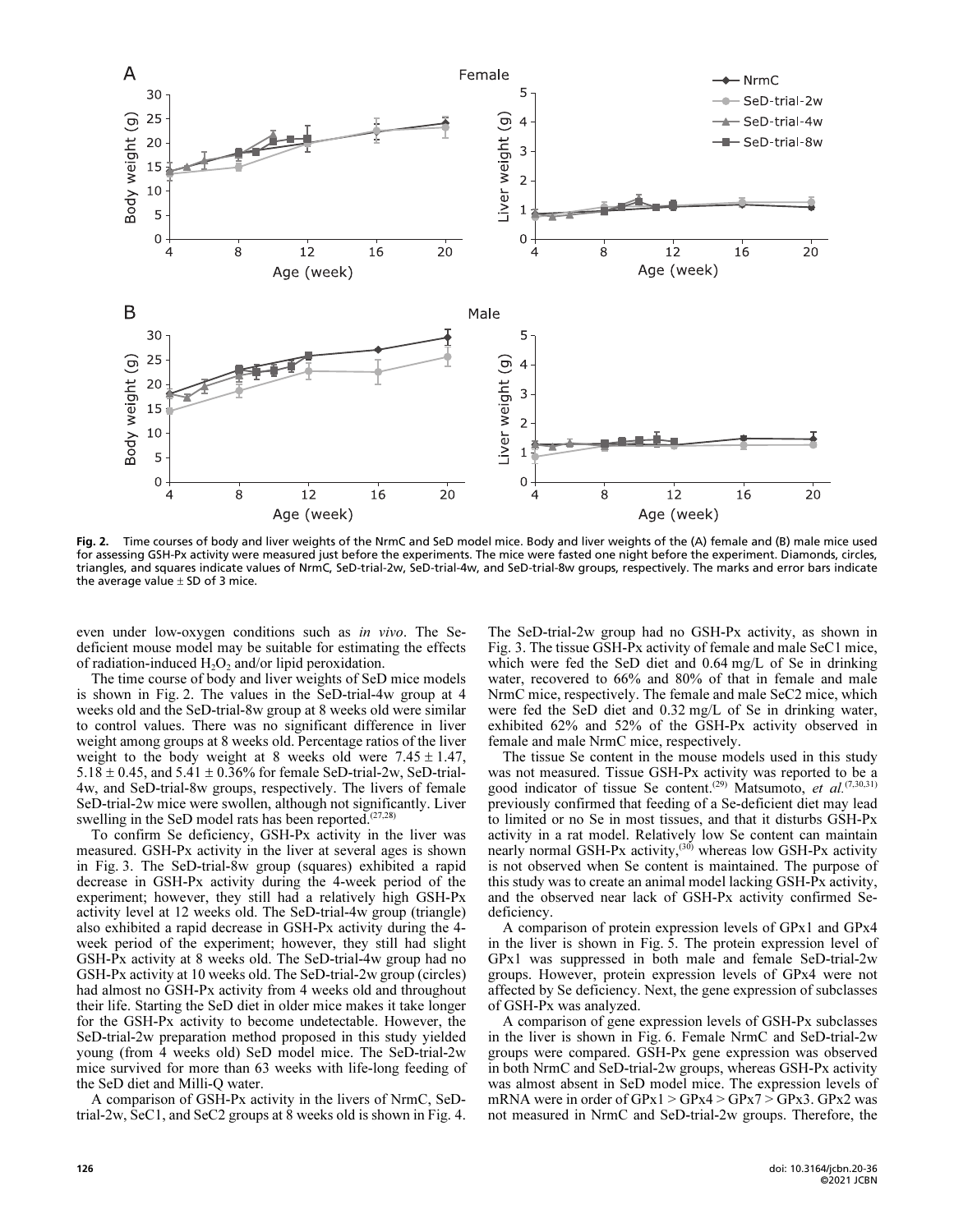

Fig. 3. Time courses of GSH-Px activity in the liver of the NrmC and SeD model mice. Liver GSH-Px activity was assessed for (A) female and (B) male mice of each group. Diamonds, circles, triangles, and squares indicate values of NrmC, SeD-trial-2w, SeD-trial-4w, and SeD-trial-8w groups, respectively. The marks and error bars indicate the average value  $\pm$  SD of 3 mice.

GSH-Px activity shown in Fig. 3 and 4 mainly reflected GPx1. Se deficiency did not affect the gene expression level of GPx3, 4, or 7, although the GPx1 gene expression level significantly decreased in SeD mice. This suggests a role of Se in GPx1 mRNA transcription or protein stability. Although the GPx1 gene expression level was lower in SeD mice, protein synthesis was retained. However, the protein expression level of GPx1 in SeD mice was reduced more than the reduction in the gene expression level (Fig. 5). Se deficiency, i.e., exhaustion of selenium-containing amino acids, may more greatly affect protein expression. These results suggest that the elimination of GSH-Px activity in SeD groups was due to the lack of Se.

Suppression of GPx1 protein expression was observed in all male and female SeD-trial-2w mice subjected to the experiment. Then, gene expression levels in the same identical liver samples of the female SeD-trial-2w and NrmC mice were measured (Fig. 6). Reduced GPx1 gene expression levels were noted in the SeD-trial-2w group, which was almost one-quarter of the NrmC group. The lower protein expression of GPx1 in the SeD-trial-2w group may be due to the down-regulation of gene expression of GPx1 and Se-deficiency may slightly affect its regulation. The detailed mechanisms of the suppression of GPx1 gene expression should be investigated in the future, but it is another focus.



Fig. 4. GSH-Px activity in the livers of the NrmC, SeD-trial-2w, SeC1, and SeC2 groups assessed at 8 weeks old. Comparison of the GSH-Px activity of (A) female and (B) male mice. The columns and error bars indicate the average value  $\pm$  SD of 3 mice.



Fig. 5. GPx1 and GPx4 protein expression in the liver. Western blotting was used to analyze the expression of GPx1 and GPx4 protein in the liver of the NrmC, SeD-trial-2w, SeC1, and SeC2 groups. Beta-actin (ACTB) served as a loading control. The Western blotting images are represen tative from 3 independent sets.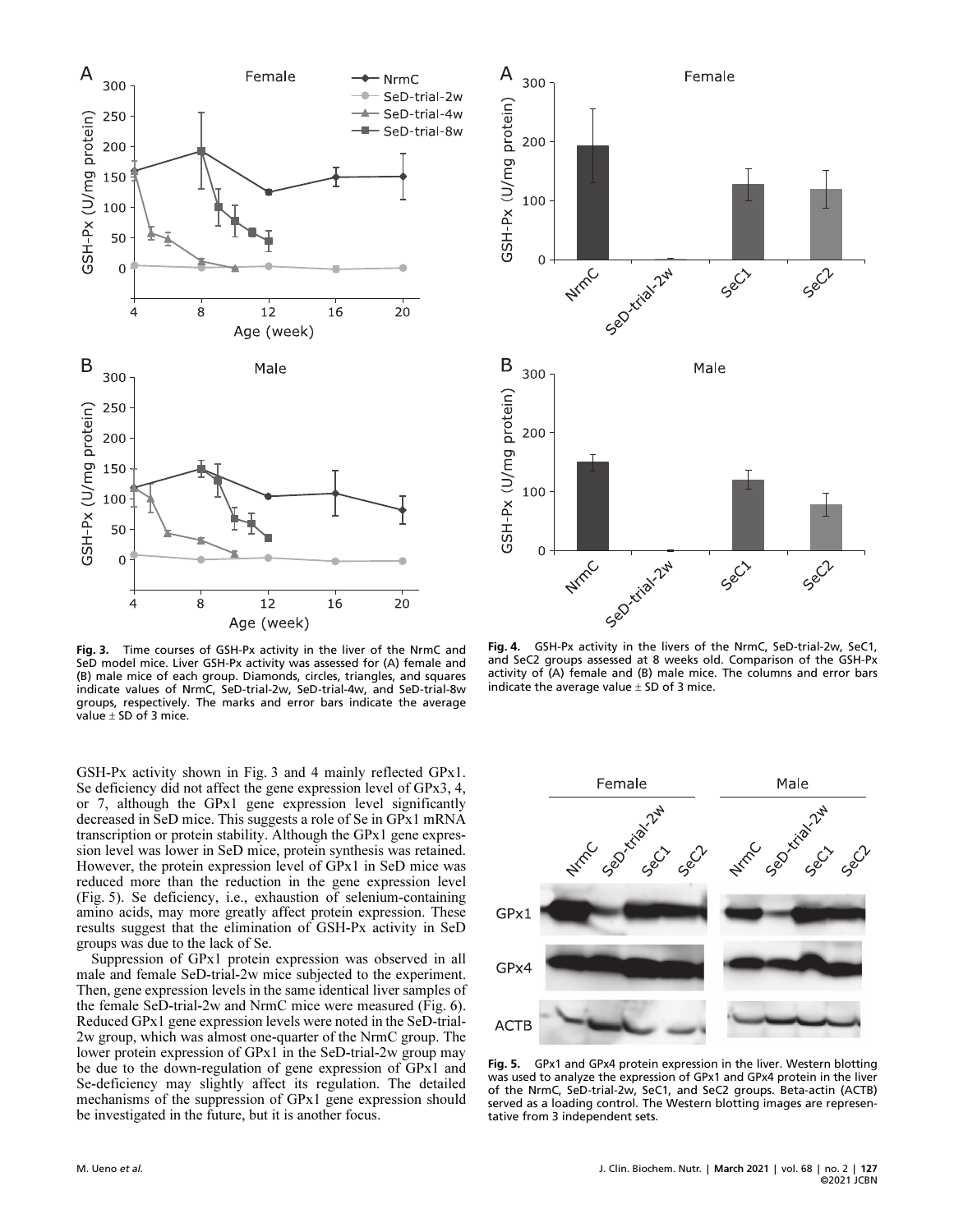

Fig. 6. Gene expression levels of GPx1, 2, 3, 4, and 7 in the liver. Quan titative RT-PCR was performed to evaluate gene expression of the GPx family. The data are presented as a logarithmic plot of the 2-ACt values and normalized by Hprt1 mRNA levels. The data are presented as the average value  $\pm$  SD of 3 mice from each group. ND, not detected, the signal was below the sensitivity limit of the assay.

Suppressed protein expression of GPx4 was observed in two (one male and one female) SeD-trial-2w mice (data not shown), but the remaining mice had similar levels to those in other groups, as shown in Fig. 5. As the GPx4 protein level was inherently lower than that of GPx1, relatively low suppression of GPx4 protein levels may be difficult to observe beyond inter-individual variation. However, slight up-regulation of GPx4 gene expression in the SeD-trial-2w group was observed (Fig. 6), which was 1.57 times higher than that in the NrmC group, but not significant. Slightly up-regulated GPx4 gene expression in the SeD-trial-2w was noted when another housekeeping gene was used as a standard. The up-regulation of anti-oxidative enzymes under oxidative stress may be a natural feedback response of living organisms.

Markedly low selenium/selenocysteine levels may be related to the lower protein expression levels of GSH-Px isozymes, but they are not due to simple interruption of protein synthesis. Indeed, detectable levels of proteins were synthesized using an alternate amino acid instead of selenocysteine, as described below.

The antibody used in the Western blot experiment recognizes a downstream region from the position of selenocysteine; therefore, an alternate amino acid must be inserted into the synthesized protein. Selenocysteine is encoded by the stop codon, UGA. Targeted insertion of cysteine at the UGA selenocysteine codon of thioredoxin reductase 1 was previously reported.<sup>(32)</sup> Furthermore,<sup>(33)</sup> both GPx1 and GPx4 had significant levels of cysteine in place of selenocysteine following treatment with Geneticin, an antibiotic, but no detectable amounts of tryptophan, which is also encoded by the UGA codon in some cases. Cysteine may be the major alternative to selenocysteine. Analysis of the detailed mechanism of this misreading/extemporaneous-reading is underway.

The Se content in this Se-deficient diet reported in the previous paper was low (0.017 mg/kg), being one-fiftieth of that of the normal diet (CE-2, CLEA Japan, Inc., Tokyo) but "not zero".<sup>(34)</sup> Low Se levels were maintained in some organs, such as the kidneys and spleen, in the case of the Se-deficient rat model, whereas no Se was detectable in the liver. $(7)$ 

Loss of the GPx1 gene has limited or no effects in mice,<sup>(35)</sup> whereas the loss of the GPx4 gene is embryonic lethal. $(9,10)$  Administration of excess vitamin E to the culture media rescued GPx4 knock-out mouse embryonic cell death.<sup>(36)</sup> The Se-deficient diet contains 2.6-times more vitamin E (102 mg/kg) than the normal



Fig. 7. A comparison of the sensitivity of thymocytes to oxidative stress. Comparison of NrmC (left panel) and SeD-trial-2w (right panel) model mice. (A) Female and (B) male groups were tested in the same manner. The columns and error bars indicate the average value  $\pm$  SD of at least 3 experiments; each experiment was triplicated.

diet (39 mg/kg), but this was unable to rescue the death of SeD-trial-P and -B pups during infancy. As GPx4 gene expression is inherently lower than that of GPx1 (as shown in Fig. 6), higher vitamin E content in the Se-deficient diet may be able to save adult mice from death even if they have almost no GSH-Px activity.

The gene and protein expression of GPx4 may be regulated by feedback from pathological/physiological pathways at that age and by alternative functions such as between selenocysteine and cysteine.

A comparison of the ratio of apoptotic thymocytes after X-ray irradiation or  $H_2O_2$  exposure is shown in Fig. 7. Regardless of the presence of selenium (left and right panels) and gender (Fig. 7A or B), the ratio of apoptotic cells was around 20% for the control (no test) cells. The ratio of apoptotic cells was increased by X-ray irradiation and/or  $H_2O_2$  exposure. At 2-Gy X-ray irradiation, no significant difference was observed between thymocytes from NrmC and SeD-trial-2w model mice. Concentrations of 50, 100, or 500  $\mu$ M H<sub>2</sub>O<sub>2</sub> led to significantly higher levels of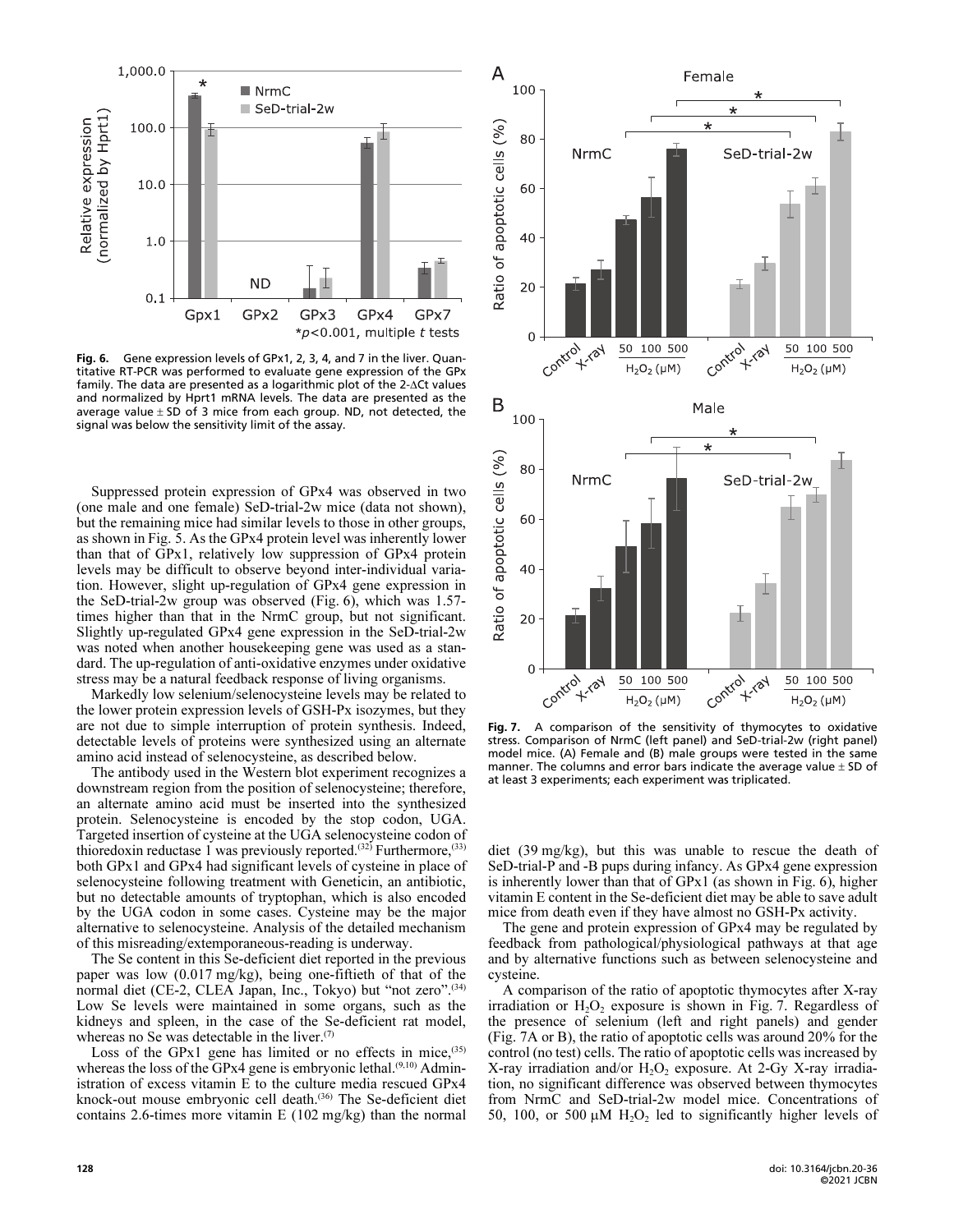apoptosis in SeD-trial-2w model mice than in those in NrmC model mice, excluding 500  $\mu$ M H<sub>2</sub>O<sub>2</sub> in male mice thymocytes, which exhibited no significant difference. X-ray irradiation was reported to cause only  $0.26 \mu M/Gy$  of H<sub>2</sub>O<sub>2</sub> in water.<sup>(26)</sup> As H<sub>2</sub>O<sub>2</sub> generation caused by low LET radiation, such as X-rays, requires oxygen consumption, the X-ray-induced  $H_2O_2$  generation in cells or in vivo tissue may be much lower. Therefore, the main reactive oxygen species (ROS) causing oxidative stress during the X-ray irradiation in the thymocytes in this experiment was probably hydroxyl radical ('OH). Downregulation of selenium may make the mice thymocytes sensitive to the oxidative stress caused by  $H_2O_2$ .

Thirty-day survival curves after whole-body X-ray irradiation are shown in Fig. 8. Half of the male and female NrmC mice survived for 30 days after X-ray irradiation, whereas all of the SeD-trial-2w mice died by 15 days after irradiation. SeD-trial-2w models demonstrated radio-sensitivity compared with NrmC mice. The effects of X-ray irradiation on the survival of SeD mice were marked even though the effects of X-rays on the SeD mouse thymocytes were limited, as shown in Fig. 7. Delayed superoxide generation after X-ray irradiation in vivo is expected to be due to mitochondrial dysfunction.<sup>(37)</sup> Mitochondria oxidatively injured by initial ROS during X-ray irradiation can generate excess superoxide continuously for several days after X-ray irradiation. Excess mitochondrial superoxide may yield excess  $H_2O_2$  via the physiological role of SOD.

In this study, healthy female control mice exhibited higher GSH-Px activity in the liver than males at all ages examined (Fig. 3). Several previous studies reported sex differences in GSH-Px activity in the tissues of experimental animals. For example, GSH-Px activity in liver cytosol of 4–29-month-old Fischer 344 rats were higher in females.<sup>(38)</sup> Liver GSH-Px activities in SD rats were higher in females at both 7 and 12 weeks of age. $(39)$ GSH-Px activity was higher in the liver mitochondria from female rats than in those from male rats.<sup>(40)</sup> In humans, higher GSH-Px activity in females than in males has been reported.(41,42) In general, be it experimental animals<sup> $(43,44)$ </sup> or humans, $(45,46)$  females store more body fat than males at the same age. Female mammals may require greater antioxidative protection for fat/lipid molecules stored in their body. GSH-Px family enzymes, especially both PHGPx isozymes GPx4 and 7, are likely important for preventing lipid oxidation. Our study demonstrated the large effects of Sedeficiency, i.e., malfunction of GSH-Px, in female mice (Fig. 8).

SeD mice may be a useful animal model to investigate the effects of  $H_2O_2$  on radiobiological responses in detail.  $H_2O_2$  is a relatively stable molecule compared with other ROS, but it easily accumulates and can move relatively long distances. In addition,  $H_2O_2$  can react with metal ions, such as  $Cu^+$  and/or Fe<sup>++</sup>, to make<br>OH, which is known as a Fenton reaction. The reaction of O 'OH, which is known as a Fenton reaction. The reaction of  $O<sub>2</sub>$ . y<br>1,<br>:and  $H_2O_2$  can also yield 'OH. The 'OH again plays the essential oxidant. The direct role of  $H_2O_2$  in the effects of radiation

### References

- 1 Rotruck JT, Pope AL, Ganther HE, Swanson AB, Hafeman DG, Hoekstra WG. Selenium: biochemical role as a component of glutathione peroxidase. Science 1973; 179: 588-590.
- 2 Margis R, Dunand C, Teixeira FK, Margis-Pinheiro M. Glutathione peroxidase family - an evolutionary overview. FEBS J 2008; 275: 3959–3970.
- 3 Thomas JP, Maiorino M, Ursini F, Girotti AW. Protective action of phospholipid hydroperoxide glutathione peroxidase against membrane-damaging lipid peroxidation. In situ reduction of phospholipid and cholesterol hydroperoxides. J Biol Chem 1990; 265: 454–461.
- 4 Chen YI, Wei PC, Hsu JL, Su FY, Lee WH. NPGPx (GPx7): a novel oxidative stress sensor/transmitter with multiple roles in redox homeostasis. Am J Transl Res 2016; 8: 1626–1640.
- 5 Utomo A, Jiang XZ, Furuta S, et al. Identification of a novel putative nonselenocysteine containing phospholipid hydroperoxide glutathione peroxidase



Fig. 8. Comparison of the 30-day survival rate after 5.6-Gy X-ray<br>irradiation, Male and female NrmC and SeD-trial-2w groups were irradiation. Male and female NrmC and SeD-trial-2w groups were irradiated. Each group consisted of 10 mice.

remains unclear, but it must be considered when discussing radiobiological effects.

In conclusion, the same procedure that was reported for a SeD rat model,<sup>(6-8,27,28)</sup> i.e., the SeD-trial-P group in this study, was unable to be used to make SeD model mice due to neonatal death. Starting the mother mice on the SeD diet from 2 weeks after giving birth, i.e., the SeD-trial-2w group, yielded relatively young SeD model mice. Liver GSH-Px activity in the SeD-trial-2w group was almost absent at 4 weeks old. Supplying 0.64 or 0.32 mg/L of Se in drinking water to the SeD-trial-2w group, i.e., SeC1 and SeC2 groups, restored GSH-Px activity. Protein expression of GPx1 was suppressed in the SeD-trial-2w model mice, but that of GPx4 was not. Although Se deficiency did not affect the gene expression of GPx4, the GPx1 gene expression level was significantly suppressed in the SeD-trial-2w model mice. These mice were also radio-sensitive compared with the NrmC group mice. These SeDtrial-2w model mice may represent a  $H<sub>2</sub>O<sub>2</sub>/$ hydroperoxide-induced oxidative stress model for future experiments.

#### Acknowledgments

This study was supported by JSPS KAKENHI Grant Number 18K07695.

## Conflict of Interest

No potential conflicts of interest were disclosed.

(NPGPx) essential for alleviating oxidative stress generated from polyunsaturated fatty acids in breast cancer cells. *J Biol Chem 2004*; 279: 43522-43529.

- 6 Matsumoto K, Endo K, Utsumi H. In vivo electron spin resonance assessment of decay constant of nitroxyl radial in selenium-deficient rat. Biol Pharm Bull 2000; 23: 641–644.
- 7 Matsumoto K, Terada S, Ariyoshi M, et al. The effect of long-running severe selenium-deficiency on the amount of iron and zinc in the organs of rat. Molecules 2009; 14: 4440–4453.
- 8 Ueda Y, Matsumoto K, Endo K. Evidence of hepatic endogenous hydrogen peroxide in bile of selenium-deficient rats. Biochem Biophys Res Commun 2000; 271: 699–702.
- 9 Imai H, Hirao F, Sakamoto T, et al. Early embryonic lethality caused by targeted disruption of the mouse PHGPx gene. Biochem Biophys Res Commun 2003; 305: 278–286.